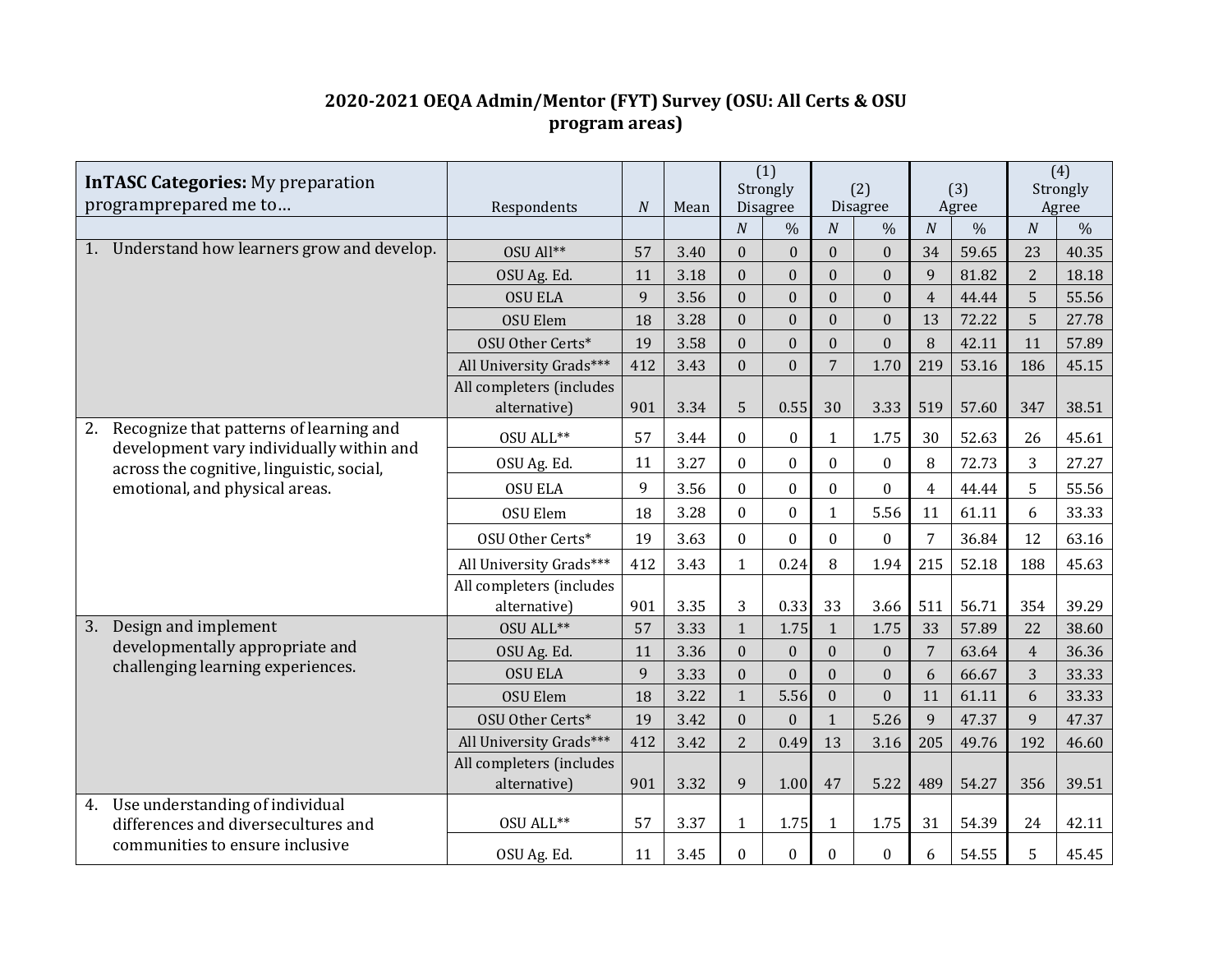| <b>InTASC Categories:</b> My preparation |                                                                    |                                          |                  |      | $\overline{(1)}$<br>Strongly |                           | (2)              |                  | (3)              |                        | $\overline{(4)}$<br>Strongly |                        |
|------------------------------------------|--------------------------------------------------------------------|------------------------------------------|------------------|------|------------------------------|---------------------------|------------------|------------------|------------------|------------------------|------------------------------|------------------------|
|                                          | programprepared me to                                              | Respondents                              | $\boldsymbol{N}$ | Mean | $\boldsymbol{N}$             | Disagree<br>$\frac{0}{0}$ | $\boldsymbol{N}$ | Disagree         | $\boldsymbol{N}$ | Agree<br>$\frac{0}{0}$ | $\boldsymbol{N}$             | Agree<br>$\frac{0}{0}$ |
|                                          | learning environments that enable                                  |                                          |                  |      |                              |                           |                  | $\frac{0}{0}$    |                  |                        |                              |                        |
|                                          | each learner to meet high standards.                               | <b>OSU ELA</b>                           | 9                | 3.33 | $\boldsymbol{0}$             | $\Omega$                  | $\theta$         | $\bf{0}$         | 6                | 66.67                  | 3                            | 33.33                  |
|                                          |                                                                    | <b>OSU Elem</b>                          | 18               | 3.06 | $\mathbf{1}$                 | 5.56                      | 1                | 5.56             | 12               | 66.67                  | $\overline{4}$               | 22.22                  |
|                                          |                                                                    | OSU Other Certs*                         | 19               | 3.63 | $\boldsymbol{0}$             | $\Omega$                  | $\overline{0}$   | $\bf{0}$         | 7                | 36.84                  | 12                           | 63.16                  |
|                                          |                                                                    | All University Grads***                  | 412              | 3.38 | $\mathbf{1}$                 | 0.24                      | 13               | 3.16             | 226              | 54.85                  | 172                          | 41.75                  |
|                                          |                                                                    | All completers (includes<br>alternative) | 901              | 3.30 | $\overline{7}$               | 0.78                      | 52               | 5.77             | 504              | 55.94                  | 338                          | 37.51                  |
| 5.                                       | Work with others to create                                         | OSU ALL**                                | 57               | 3.46 | $\mathbf{1}$                 | 1.75                      | $\mathbf{1}$     | 1.75             | 26               | 45.61                  | 29                           | 50.88                  |
|                                          | environments that supportindividual<br>and collaborative learning. | OSU Ag. Ed.                              | 11               | 3.55 | $\overline{0}$               | $\mathbf{0}$              | $\overline{0}$   | $\mathbf{0}$     | 5                | 45.45                  | 6                            | 54.55                  |
|                                          |                                                                    | <b>OSU ELA</b>                           | 9                | 3.56 | $\mathbf{0}$                 | $\mathbf{0}$              | $\overline{0}$   | $\overline{0}$   | $\overline{4}$   | 44.44                  | 5                            | 55.56                  |
|                                          |                                                                    | <b>OSU Elem</b>                          | 18               | 3.22 | $\mathbf{1}$                 | 5.56                      | $\mathbf{1}$     | 5.56             | 9                | 50.00                  | $\overline{7}$               | 38.89                  |
|                                          |                                                                    | OSU Other Certs*                         | 19               | 3.58 | $\overline{0}$               | $\mathbf{0}$              | $\mathbf{0}$     | $\mathbf{0}$     | 8                | 42.11                  | 11                           | 57.89                  |
|                                          |                                                                    | All University Grads***                  | 412              | 3.51 | $\overline{2}$               | 0.49                      | 11               | 2.67             | 173              | 41.99                  | 226                          | 54.85                  |
|                                          |                                                                    | All completers (includes                 |                  |      |                              |                           |                  |                  |                  |                        |                              |                        |
|                                          |                                                                    | alternative)                             | 901              | 3.44 | $\sqrt{7}$                   | 0.78                      | 33               | 3.66             | 420              | 46.61                  | 441                          | 48.95                  |
| 6.                                       | Encourage positive social interaction,                             | OSU ALL**                                | 57               | 3.60 | $\mathbf{1}$                 | 1.75                      | $\mathbf{0}$     | $\boldsymbol{0}$ | 20               | 35.09                  | 36                           | 63.16                  |
|                                          | active engagement inlearning, and self-                            | OSU Ag. Ed.                              | 11               | 3.73 | $\mathbf{0}$                 | $\boldsymbol{0}$          | $\overline{0}$   | $\boldsymbol{0}$ | 3                | 27.27                  | 8                            | 72.73                  |
|                                          | motivation.                                                        | <b>OSU ELA</b>                           | 9                | 3.56 | $\boldsymbol{0}$             | $\boldsymbol{0}$          | $\overline{0}$   | $\boldsymbol{0}$ | 4                | 44.44                  | 5                            | 55.56                  |
|                                          |                                                                    | <b>OSU Elem</b>                          | 18               | 3.39 | $\mathbf{1}$                 | 5.56                      | $\mathbf{0}$     | $\mathbf{0}$     | 8                | 44.44                  | 9                            | 50.00                  |
|                                          |                                                                    | OSU Other Certs*                         | 19               | 3.74 | $\overline{0}$               | $\mathbf{0}$              | $\mathbf{0}$     | $\boldsymbol{0}$ | 5                | 26.32                  | 14                           | 73.68                  |
|                                          |                                                                    | All University Grads***                  | 412              | 3.57 | $\overline{2}$               | 0.49                      | 5                | 1.21             | 162              | 39.32                  | 243                          | 58.98                  |
|                                          |                                                                    | All completers (includes                 |                  |      |                              |                           |                  |                  |                  |                        |                              |                        |
|                                          |                                                                    | alternative)                             | 901              | 3.48 | 6                            | 0.67                      | 23               | 2.55             | 409              | 45.39                  | 463                          | 51.39                  |
| 1.                                       | Understand the central concepts,                                   | OSU ALL**                                | 57               | 3.47 | $\mathbf{0}$                 | $\mathbf{0}$              | $\mathbf{1}$     | 1.75             | 28               | 49.12                  | 28                           | 49.12                  |
|                                          | tools of inquiry, and structures of the<br>discipline(s) teach.    | OSU Ag. Ed.                              | 11               | 3.64 | $\boldsymbol{0}$             | $\boldsymbol{0}$          | $\overline{0}$   | $\mathbf{0}$     | $\overline{4}$   | 36.36                  | $\overline{7}$               | 63.64                  |
|                                          |                                                                    | <b>OSU ELA</b>                           | 9                | 3.44 | $\mathbf{0}$                 | $\mathbf{0}$              | $\mathbf{1}$     | 11.11            | 3                | 33.33                  | 5                            | 55.56                  |
|                                          |                                                                    | <b>OSU Elem</b>                          | 18               | 3.33 | $\overline{0}$               | $\mathbf{0}$              | $\overline{0}$   | $\mathbf{0}$     | 12               | 66.67                  | 6                            | 33.33                  |
|                                          |                                                                    | OSU Other Certs*                         | 19               | 3.53 | $\overline{0}$               | $\mathbf{0}$              | $\overline{0}$   | $\overline{0}$   | 9                | 47.37                  | 10                           | 52.63                  |
|                                          |                                                                    | All University Grads***                  | 412              | 3.42 | $\boldsymbol{0}$             | $\boldsymbol{0}$          | 11               | 2.67             | 215              | 52.18                  | 186                          | 45.15                  |
|                                          |                                                                    | All completers (includes<br>alternative) | 898              | 3.31 | $\overline{4}$               | 0.45                      | 40               | 4.45             | 526              | 58.57                  | 328                          | 36.53                  |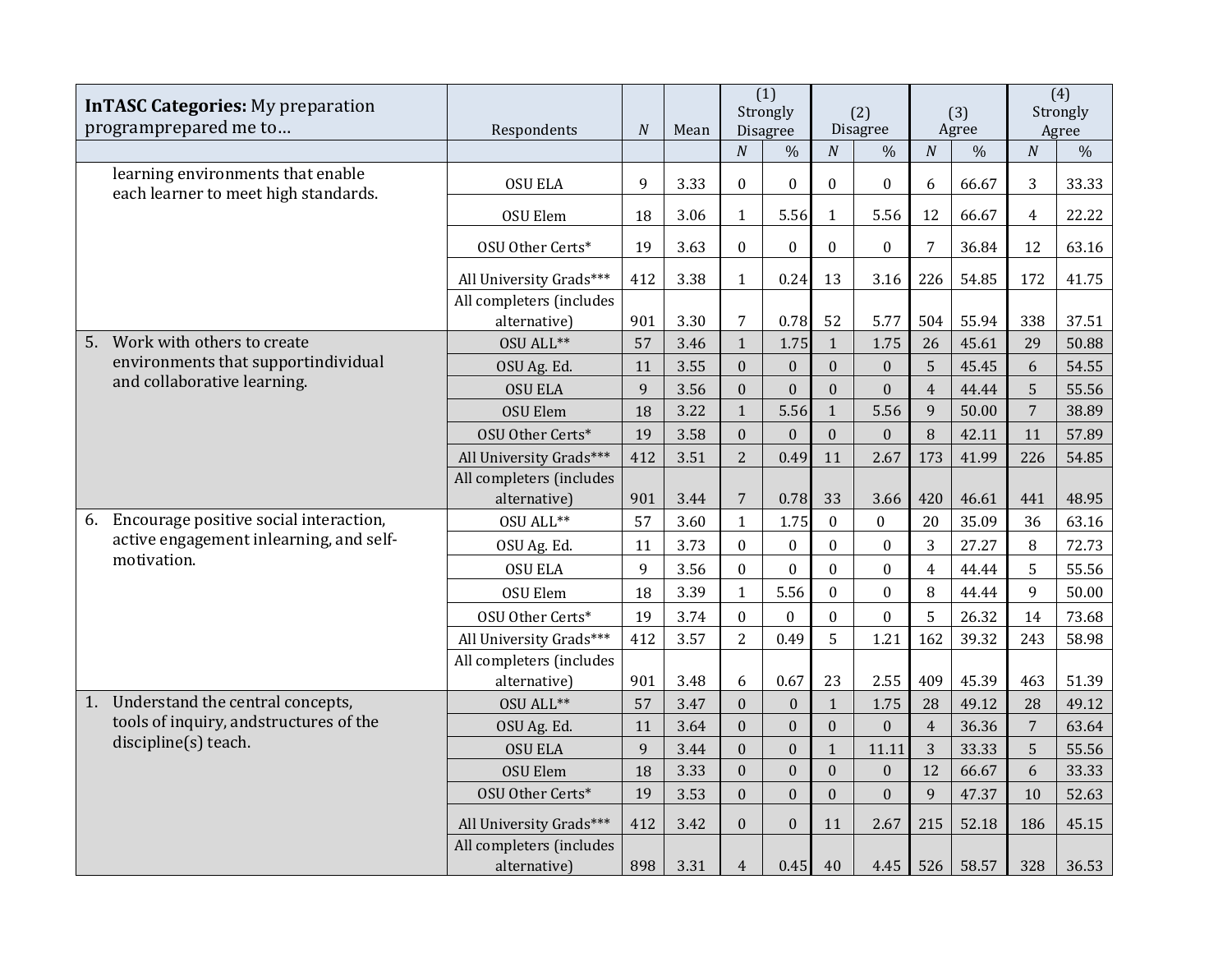| <b>InTASC Categories:</b> My preparation |                                                                                           |                          |                |      | (1)<br>Strongly  |                  | (2)              |                  | (3)            |       | (4)<br>Strongly  |               |
|------------------------------------------|-------------------------------------------------------------------------------------------|--------------------------|----------------|------|------------------|------------------|------------------|------------------|----------------|-------|------------------|---------------|
|                                          | programprepared me to                                                                     | Respondents              | $\overline{N}$ | Mean |                  | <b>Disagree</b>  |                  | <b>Disagree</b>  |                | Agree |                  | Agree         |
|                                          |                                                                                           |                          |                |      | $\overline{N}$   | $\%$             | $\boldsymbol{N}$ | $\%$             | $\overline{N}$ | $\%$  | $\boldsymbol{N}$ | $\frac{0}{0}$ |
| 2.                                       | Create learning experiences that make                                                     | OSU ALL**                | 57             | 3.42 | $\mathbf{1}$     | 1.75             | $\mathbf{0}$     | $\overline{0}$   | 30             | 52.63 | 26               | 45.61         |
|                                          | discipline accessible and meaningful for<br>learners to assure mastery of the content.    | OSU Ag. Ed.              | 11             | 3.36 | $\boldsymbol{0}$ | $\boldsymbol{0}$ | $\mathbf{0}$     | $\overline{0}$   | $\overline{7}$ | 63.64 | $\overline{4}$   | 36.36         |
|                                          |                                                                                           | <b>OSU ELA</b>           | 9              | 3.56 | $\mathbf{0}$     | $\boldsymbol{0}$ | $\mathbf{0}$     | $\overline{0}$   | $\overline{4}$ | 44.44 | 5                | 55.56         |
|                                          |                                                                                           | <b>OSU Elem</b>          | 18             | 3.22 | $\mathbf{1}$     | 5.56             | $\mathbf{0}$     | $\mathbf{0}$     | 11             | 61.11 | 6                | 33.33         |
|                                          |                                                                                           | OSU Other Certs*         | 19             | 3.58 | $\mathbf{0}$     | $\mathbf{0}$     | $\mathbf{0}$     | $\mathbf{0}$     | 8              | 42.11 | 11               | 57.89         |
|                                          |                                                                                           | All University Grads***  | 412            | 3.42 | $\mathbf{1}$     | 0.24             | 12               | 2.91             | 213            | 51.70 | 186              | 45.15         |
|                                          |                                                                                           | All completers (includes |                |      |                  |                  |                  |                  |                |       |                  |               |
|                                          |                                                                                           | alternative)             | 898            | 3.32 | 5                | 0.56             | 46               | 5.12             | 500            | 55.68 | 347              | 38.64         |
| 3.                                       | Understand how to connect concepts to                                                     | OSU ALL**                | 57             | 3.26 | $\mathbf{1}$     | 1.75             | $\overline{2}$   | 3.51             | 35             | 61.40 | 19               | 33.33         |
|                                          | each other and to authentic local and                                                     | OSU Ag. Ed.              | 11             | 3.36 | $\mathbf{0}$     | $\mathbf{0}$     | $\mathbf{1}$     | 9.09             | 5              | 45.45 | 5                | 45.45         |
|                                          | global issues.                                                                            | <b>OSU ELA</b>           | 9              | 3.33 | $\mathbf{0}$     | $\overline{0}$   | $\mathbf{1}$     | 11.11            | $\overline{4}$ | 44.44 | $\overline{4}$   | 44.44         |
|                                          |                                                                                           | <b>OSU Elem</b>          | 18             | 3.06 | $\mathbf{1}$     | 5.56             | $\mathbf{0}$     | $\boldsymbol{0}$ | 14             | 77.78 | $\overline{3}$   | 16.67         |
|                                          |                                                                                           | OSU Other Certs*         | 19             | 3.37 | $\boldsymbol{0}$ | $\mathbf{0}$     | $\mathbf{0}$     | $\boldsymbol{0}$ | 12             | 63.16 | $\overline{7}$   | 36.84         |
|                                          |                                                                                           | All University Grads***  | 412            | 3.35 | $\mathbf{1}$     | 0.24             | 12               | 2.91             | 241            | 58.50 | 158              | 38.35         |
|                                          |                                                                                           | All completers (includes |                |      |                  |                  |                  |                  |                |       |                  |               |
|                                          |                                                                                           | alternative)             | 897            | 3.27 | $\overline{4}$   | 0.45             | 50               | 5.57             | 540            | 60.20 | 303              | 33.78         |
| 4.                                       | Know how to use differing perspectives to<br>engage learners in critical thinking,        | OSU ALL**                | 57             | 3.35 | $\mathbf{1}$     | 1.75             | $\boldsymbol{0}$ | $\boldsymbol{0}$ | 34             | 59.65 | 22               | 38.60         |
|                                          | creativity, and collaborative problem                                                     | OSU Ag. Ed.              | 11             | 3.27 | $\boldsymbol{0}$ | $\boldsymbol{0}$ | $\mathbf{0}$     | $\mathbf{0}$     | 8              | 72.73 | 3                | 27.27         |
|                                          | solving.                                                                                  | <b>OSU ELA</b>           | 9              | 3.44 | $\mathbf{0}$     | $\mathbf{0}$     | $\boldsymbol{0}$ | $\mathbf{0}$     | 5              | 55.56 | $\overline{4}$   | 44.44         |
|                                          |                                                                                           | OSU Elem                 | 18             | 3.17 | $\mathbf{1}$     | 5.56             | $\mathbf{0}$     | $\boldsymbol{0}$ | 12             | 66.67 | 5                | 27.78         |
|                                          |                                                                                           | OSU Other Certs*         | 19             | 3.53 | $\mathbf{0}$     | $\mathbf{0}$     | $\mathbf{0}$     | $\overline{0}$   | 9              | 47.37 | 10               | 52.63         |
|                                          |                                                                                           | All University Grads***  | 412            | 3.37 | $\mathbf{1}$     | 0.24             | 17               | 4.13             | 222            | 53.88 | 172              | 41.75         |
|                                          |                                                                                           | All completers (includes |                |      |                  |                  |                  |                  |                |       |                  |               |
|                                          |                                                                                           | alternative)             | 897            | 3.29 | 6                | 0.67             | 60               | 6.69             | 502            | 55.96 | 329              | 36.68         |
| 1.                                       | Understand and use multiple methods of                                                    | OSU ALL**                | 57             | 3.37 | $\mathbf{0}$     | $\boldsymbol{0}$ | $\mathbf{0}$     | $\mathbf{0}$     | 38             | 66.67 | 19               | 33.33         |
|                                          | assessment to engage learners in their own<br>growth and guide learners' decision making. | OSU Ag. Ed.              | 11             | 3.36 | $\boldsymbol{0}$ | $\mathbf{0}$     | $\mathbf{0}$     | $\boldsymbol{0}$ | 7              | 63.64 | $\overline{4}$   | 36.36         |
|                                          |                                                                                           | <b>OSU ELA</b>           | 9              | 3.44 | $\boldsymbol{0}$ | $\mathbf{0}$     | $\overline{0}$   | $\boldsymbol{0}$ | 5              | 55.56 | $\overline{4}$   | 44.44         |
|                                          |                                                                                           | OSU Elem                 | 18             | 3.28 | $\mathbf{0}$     | $\mathbf{0}$     | $\theta$         | $\mathbf{0}$     | 13             | 72.22 | 5                | 27.78         |
|                                          |                                                                                           | OSU Other Certs*         | 19             | 3.42 | $\overline{0}$   | $\boldsymbol{0}$ | $\mathbf{0}$     | $\mathbf{0}$     | 11             | 57.89 | 8                | 42.11         |
|                                          |                                                                                           | All University Grads***  | 412            | 3.37 | $\boldsymbol{0}$ | $\mathbf{0}$     | 13               | 3.16             | 232            | 56.31 | 167              | 40.53         |
|                                          |                                                                                           | All completers (includes | 894            | 3.27 | 3                | 0.34             | 59               | 6.60             | 528            | 59.06 | 304              | 34.00         |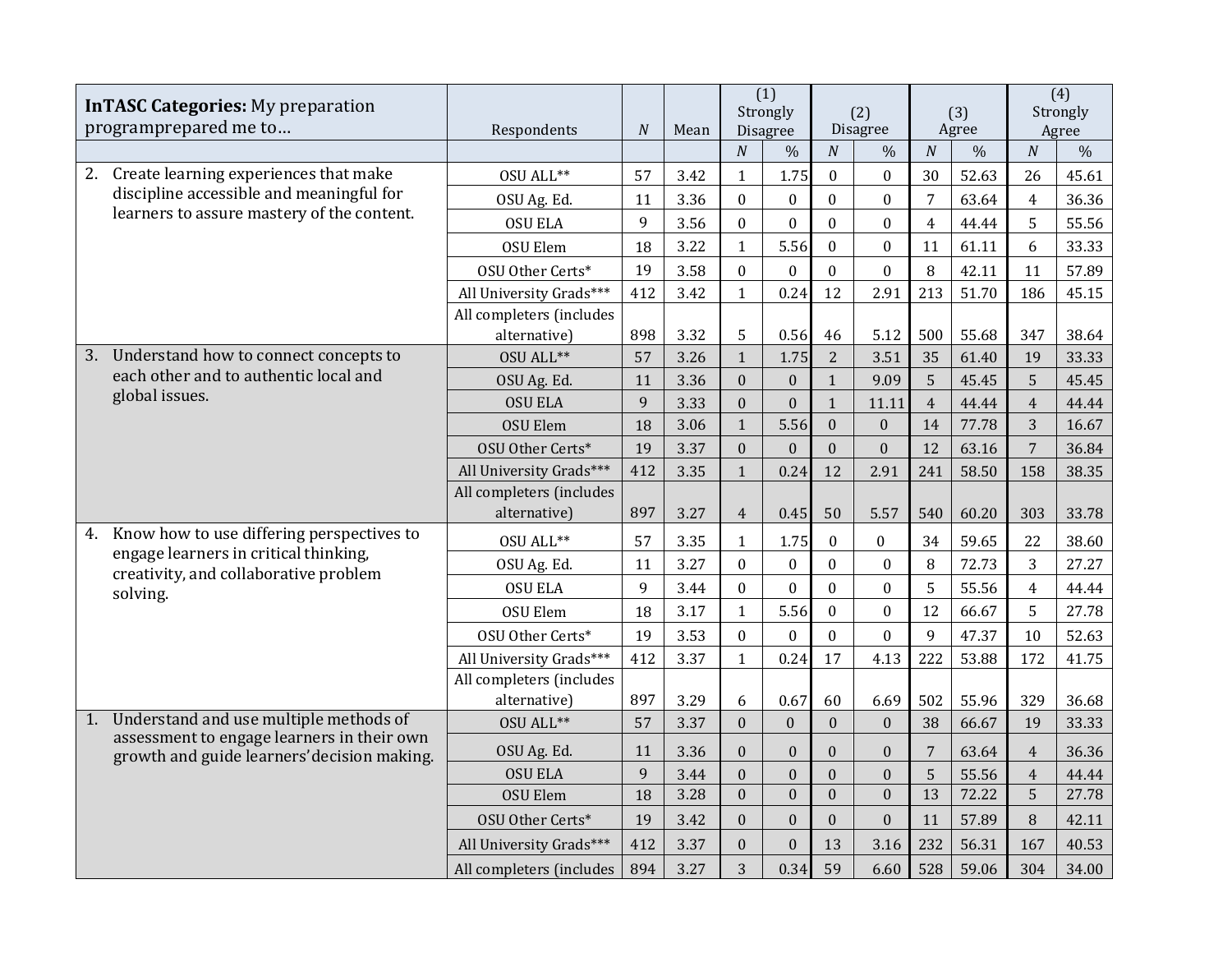| <b>InTASC Categories: My preparation</b><br>programprepared me to |                                                                                | Respondents                              | $\overline{N}$ | Mean | $\overline{(1)}$<br>Strongly<br><b>Disagree</b> |                  | (2)<br><b>Disagree</b> |                  | (3)<br>Agree     |               |                  | (4)<br>Strongly<br>Agree |
|-------------------------------------------------------------------|--------------------------------------------------------------------------------|------------------------------------------|----------------|------|-------------------------------------------------|------------------|------------------------|------------------|------------------|---------------|------------------|--------------------------|
|                                                                   |                                                                                |                                          |                |      | $\boldsymbol{N}$                                | $\frac{0}{0}$    | $\boldsymbol{N}$       | $\frac{0}{0}$    | $\boldsymbol{N}$ | $\frac{0}{0}$ | $\boldsymbol{N}$ | $\frac{0}{0}$            |
|                                                                   |                                                                                | alternative)                             |                |      |                                                 |                  |                        |                  |                  |               |                  |                          |
| 2.                                                                | Understand and use multiple methods of                                         | OSU ALL**                                | 57             | 3.32 | $\boldsymbol{0}$                                | $\boldsymbol{0}$ | $\boldsymbol{0}$       | $\bf{0}$         | 39               | 68.42         | 18               | 31.58                    |
|                                                                   | assessment to monitor learner progress                                         | OSU Ag. Ed.                              | 11             | 3.18 | $\mathbf{0}$                                    | $\mathbf{0}$     | $\mathbf{0}$           | $\theta$         | 9                | 81.82         | $\overline{2}$   | 18.18                    |
|                                                                   | and to guide my decision-making.                                               | <b>OSU ELA</b>                           | 9              | 3.22 | $\mathbf{0}$                                    | $\boldsymbol{0}$ | $\mathbf{0}$           | $\boldsymbol{0}$ | $\overline{7}$   | 77.78         | $\overline{2}$   | 22.22                    |
|                                                                   |                                                                                | OSU Elem                                 | 18             | 3.39 | $\mathbf{0}$                                    | $\mathbf{0}$     | $\mathbf{0}$           | $\boldsymbol{0}$ | 11               | 61.11         | $\overline{7}$   | 38.89                    |
|                                                                   |                                                                                | OSU Other Certs*                         | 19             | 3.37 | $\mathbf{0}$                                    | $\mathbf{0}$     | $\overline{0}$         | $\mathbf{0}$     | 12               | 63.16         | $\overline{7}$   | 36.84                    |
|                                                                   |                                                                                | All University Grads***                  | 411            | 3.36 | $\mathbf{0}$                                    | $\boldsymbol{0}$ | 14                     | 3.41             | 237              | 57.66         | 160              | 38.93                    |
|                                                                   |                                                                                | All completers (includes<br>alternative) | 892            | 3.26 | 5                                               | 0.56             | 51                     | 5.72             | 539              | 60.43         | 297              | 33.30                    |
| 3.                                                                | Plan instruction that supports every                                           | OSU ALL**                                | 57             | 3.39 | $\mathbf{0}$                                    | $\Omega$         | $\mathbf{1}$           | 1.75             | 33               | 57.89         | 23               | 40.35                    |
| goals by drawing upon knowledge of                                | student in meetingrigorous learning                                            | OSU Ag. Ed.                              | 11             | 3.36 | $\boldsymbol{0}$                                | $\mathbf{0}$     | $\mathbf{0}$           | $\mathbf{0}$     | $\overline{7}$   | 63.64         | $\overline{4}$   | 36.36                    |
|                                                                   | content areas, curriculum, cross-                                              | <b>OSU ECE</b>                           | 9              | 3.22 | $\mathbf{0}$                                    | $\boldsymbol{0}$ | $\mathbf{1}$           | 11.11            | 5                | 55.56         | 3                | 33.33                    |
|                                                                   | disciplinary skills, and pedagogy.                                             | OSU Elem                                 | 18             | 3.28 | $\mathbf{0}$                                    | $\mathbf{0}$     | $\overline{0}$         | $\boldsymbol{0}$ | 13               | 72.22         | 5                | 27.78                    |
|                                                                   |                                                                                | OSU Other Certs*                         | 19             | 3.58 | $\mathbf{0}$                                    | $\mathbf{0}$     | $\overline{0}$         | $\overline{0}$   | 8                | 42.11         | 11               | 57.89                    |
|                                                                   |                                                                                | All University Grads***                  | 411            | 3.36 | $\mathbf{0}$                                    | $\mathbf{0}$     | 13                     | 3.16             | 235              | 57.18         | 163              | 39.66                    |
|                                                                   |                                                                                | All completers (includes<br>alternative) | 893            | 3.23 | 5                                               | 0.56             | 66                     | 7.39             | 544              | 60.92         | 278              | 31.13                    |
| 4.                                                                | Plan instruction that supports every<br>student in meetingrigorous learning    | OSU ALL**                                | 57             | 3.39 | $\mathbf{0}$                                    | $\boldsymbol{0}$ | $\mathbf{1}$           | 1.75             | 33               | 57.89         | 23               | 40.35                    |
|                                                                   | goals by drawing upon knowledge of                                             | OSU Ag. Ed.                              | 11             | 3.36 | $\boldsymbol{0}$                                | $\boldsymbol{0}$ | $\boldsymbol{0}$       | $\boldsymbol{0}$ | 7                | 63.64         | $\overline{4}$   | 36.36                    |
|                                                                   | learners and the community context.                                            | <b>OSU ELA</b>                           | 9              | 3.33 | $\boldsymbol{0}$                                | $\boldsymbol{0}$ | $\mathbf{1}$           | 11.11            | $\overline{4}$   | 44.44         | $\overline{4}$   | 44.44                    |
|                                                                   |                                                                                | <b>OSU Elem</b>                          | 18             | 3.33 | $\boldsymbol{0}$                                | $\boldsymbol{0}$ | $\overline{0}$         | $\boldsymbol{0}$ | 12               | 66.67         | 6                | 33.33                    |
|                                                                   |                                                                                | OSU Other Certs*                         | 19             | 3.47 | $\mathbf{0}$                                    | $\mathbf{0}$     | $\mathbf{0}$           | $\mathbf{0}$     | 10               | 52.63         | 9                | 47.37                    |
|                                                                   |                                                                                | All University Grads***                  | 412            | 3.33 | $\mathbf{0}$                                    | $\boldsymbol{0}$ | 21                     | 5.10             | 234              | 56.80         | 157              | 38.11                    |
|                                                                   |                                                                                | All completers (includes<br>alternative) | 893            | 3.23 | $\sqrt{3}$                                      | 0.34             | 68                     | 7.61             | 542              | 60.69         | 280              | 31.35                    |
| 5.                                                                | Understand and use a variety of<br>instructional strategies to encourage       | OSU ALL**                                | 57             | 3.37 | $\mathbf{1}$                                    | 1.75             | $\overline{2}$         | 3.51             | 29               | 50.88         | 25               | 43.86                    |
|                                                                   | learners to develop deep                                                       | OSU Ag. Ed                               | 11             | 3.09 | $\mathbf{0}$                                    | $\mathbf{0}$     | $\mathbf{1}$           | 9.09             | 8                | 72.73         | $\overline{2}$   | 18.18                    |
|                                                                   | understanding of content areas and<br>their connections and to build skills to | <b>OSU ELA</b>                           | 9              | 3.67 | $\boldsymbol{0}$                                | $\mathbf{0}$     | $\boldsymbol{0}$       | $\mathbf{0}$     | 3                | 33.33         | 6                | 66.67                    |
|                                                                   | apply knowledge in meaningful ways.                                            | <b>OSU Elem</b>                          | 18             | 3.11 | $\mathbf{1}$                                    | 5.56             | $\mathbf{1}$           | 5.56             | 11               | 61.11         | 5                | 27.78                    |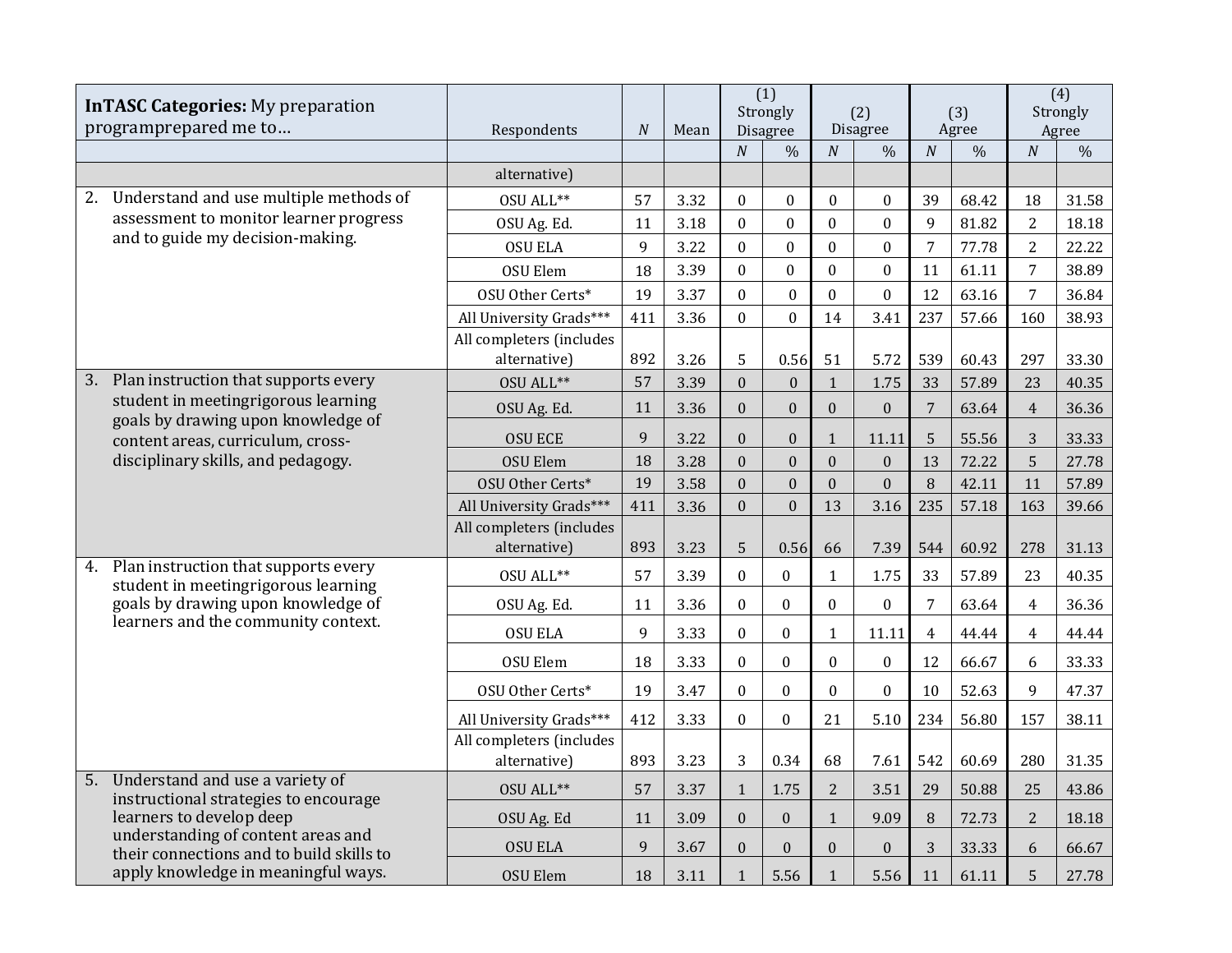| <b>InTASC Categories: My preparation</b><br>programprepared me to                      | Respondents                              | $\cal N$           | Mean         |                                    | $\overline{(1)}$<br>Strongly<br>Disagree |                            | (2)<br>Disagree  | (3)<br>Agree        |                |                  | $\overline{(4)}$<br>Strongly<br>Agree |
|----------------------------------------------------------------------------------------|------------------------------------------|--------------------|--------------|------------------------------------|------------------------------------------|----------------------------|------------------|---------------------|----------------|------------------|---------------------------------------|
|                                                                                        |                                          |                    |              | $\boldsymbol{N}$                   | $\frac{0}{0}$                            | $\overline{N}$             | $\frac{0}{0}$    | $\boldsymbol{N}$    | $\frac{0}{0}$  | $\boldsymbol{N}$ | $\frac{0}{0}$                         |
|                                                                                        | OSU Other Certs*                         | 19                 | 3.63         | $\overline{0}$                     | $\Omega$                                 | $\Omega$                   | $\Omega$         | 7                   | 36.84          | 12               | 63.16                                 |
|                                                                                        | All University Grads***                  | 411                | 3.38         | $\mathbf{1}$                       | 0.24                                     | 16                         | 3.89             | 218                 | 53.04          | 176              | 42.82                                 |
|                                                                                        | All completers (includes                 |                    |              |                                    |                                          |                            |                  |                     |                |                  |                                       |
|                                                                                        | alternative)                             | 891                | 3.28         | 5                                  | 0.56                                     | 56                         | 6.29             | 514                 | 57.69          | 316              | 35.47                                 |
| 6. Integrate available technology effectively and                                      | $0\rm{SU\,ALL^{**}}$                     | 57                 | 3.58         | $\mathbf{0}$                       | $\mathbf{0}$                             | $\boldsymbol{0}$           | $\boldsymbol{0}$ | 24                  | 42.11          | 33               | 57.89                                 |
| appropriately into instruction.                                                        | OSU Ag. Ed                               | 11                 | 3.45         | $\overline{0}$                     | $\mathbf{0}$                             | $\mathbf{0}$               | $\overline{0}$   | 6                   | 54.55          | 5                | 45.45                                 |
|                                                                                        | <b>OSU ELA</b>                           | 9                  | 3.67         | $\mathbf{0}$                       | $\mathbf{0}$                             | $\theta$                   | $\mathbf{0}$     | 3                   | 33.33          | 6                | 66.67                                 |
|                                                                                        | <b>OSU Elem</b>                          | 18                 | 3.44         | $\overline{0}$                     | $\mathbf{0}$                             | $\mathbf{0}$               | $\boldsymbol{0}$ | 10                  | 55.56          | 8                | 44.44                                 |
|                                                                                        | OSU Other Certs*                         | 19                 | 3.74         | $\overline{0}$                     | $\boldsymbol{0}$                         | $\boldsymbol{0}$           | $\boldsymbol{0}$ | 5                   | 26.32          | 14               | 73.68                                 |
|                                                                                        | All University Grads***                  | 412                | 3.56         | $\overline{0}$                     | $\overline{0}$                           | 8                          | 1.94             | 166                 | 40.29          | 238              | 57.77                                 |
|                                                                                        | All completers (includes<br>alternative) | 894                | 3.47         | $\overline{4}$                     | 0.45                                     | 22                         | 2.46             | 420                 | 46.98          | 448              | 50.11                                 |
| 7. Use technology to manage student and                                                | OSU ALL**                                | 57                 | 3.53         | $\overline{0}$                     | $\mathbf{0}$                             | 1                          | 1.75             | 25                  | 43.86          | 31               | 54.39                                 |
| assessment data.                                                                       | OSU Ag. Ed                               | 11                 | 3.45         | $\mathbf{0}$                       | $\mathbf{0}$                             | $\theta$                   | $\boldsymbol{0}$ | 6                   | 54.55          | 5                | 45.45                                 |
|                                                                                        | <b>OSU ELA</b>                           | 9                  | 3.44         | $\boldsymbol{0}$                   | $\mathbf{0}$                             | $\mathbf{1}$               | 11.11            | 3                   | 33.33          | 5                | 55.56                                 |
|                                                                                        | <b>OSU Elem</b>                          | 18                 | 3.44         | $\overline{0}$                     | $\mathbf{0}$                             | $\boldsymbol{0}$           | $\boldsymbol{0}$ | 10                  | 55.56          | 8                | 44.44                                 |
|                                                                                        | OSU Other Certs*                         | 19                 | 3.68         | $\overline{0}$                     | $\mathbf{0}$                             | $\mathbf{0}$               | $\mathbf{0}$     | 6                   | 31.58          | 13               | 68.42                                 |
|                                                                                        | All University Grads***                  | 411                | 3.53         | $\mathbf{0}$                       | $\mathbf{0}$                             | 6                          | 1.46             | 180                 | 43.80          | 225              | 54.74                                 |
|                                                                                        | All completers (includes<br>alternative) | 892                | 3.42         | $\mathbf{1}$                       | 0.11                                     | 37                         | 4.15             | 441                 | 49.44          | 413              | 46.30                                 |
| Engage in ongoing professional learning and<br>use evidence to continually evaluate my | OSU ALL**                                | 57                 | 3.53         | $\mathbf{0}$                       | $\mathbf{0}$                             | 3                          | 5.26             | 21                  | 36.84          | 33               | 57.89                                 |
| practice, particularly the effects of my choices                                       |                                          |                    |              |                                    |                                          |                            | $\mathbf{0}$     |                     |                |                  |                                       |
| and actions on others (e.g., learners, families,                                       | OSU Ag. Ed<br><b>OSU ELA</b>             | 11<br>$\mathsf{q}$ | 3.55<br>3.33 | $\boldsymbol{0}$<br>$\overline{0}$ | $\mathbf{0}$<br>$\mathbf{0}$             | $\Omega$<br>$\overline{2}$ | 22.22            | 5<br>$\overline{2}$ | 45.45<br>22.22 | 6<br>5           | 54.55<br>55.56                        |
| other professionals, and the community).                                               |                                          |                    |              |                                    |                                          |                            |                  |                     |                |                  |                                       |
|                                                                                        | <b>OSU Elem</b>                          | 18                 | 3.50         | $\mathbf{0}$                       | $\boldsymbol{0}$                         | 1                          | 5.56             | 7                   | 38.89          | 10               | 55.56                                 |
|                                                                                        | OSU Other Certs*                         | 19                 | 3.63         | $\boldsymbol{0}$                   | $\boldsymbol{0}$                         | $\Omega$                   | 0                | 7                   | 36.84          | 12               | 63.16                                 |
|                                                                                        | All University Grads***                  | 411                | 3.43         | $\mathbf{1}$                       | 0.24                                     | 17                         | 4.14             | 198                 | 48.18          | 195              | 47.45                                 |
|                                                                                        | All completers (includes<br>alternative) | 890                | 3.35         | $\overline{4}$                     | 0.45                                     | 48                         | 5.39             | 469                 | 52.70          | 369              | 41.46                                 |
| $\overline{2}$ .<br>Engage in ongoing professional learning and                        | OSU ALL**                                | 57                 | 3.53         | $\overline{0}$                     | $\boldsymbol{0}$                         | $\overline{2}$             | 3.51             | 23                  | 40.35          | 32               | 52.14                                 |
| use evidence to continually adapt practice to                                          | OSU Ag. Ed                               | 11                 | 3.55         | $\overline{0}$                     | $\overline{0}$                           | $\mathbf{0}$               | $\mathbf{0}$     | 5                   | 45.45          | 6                | 54.55                                 |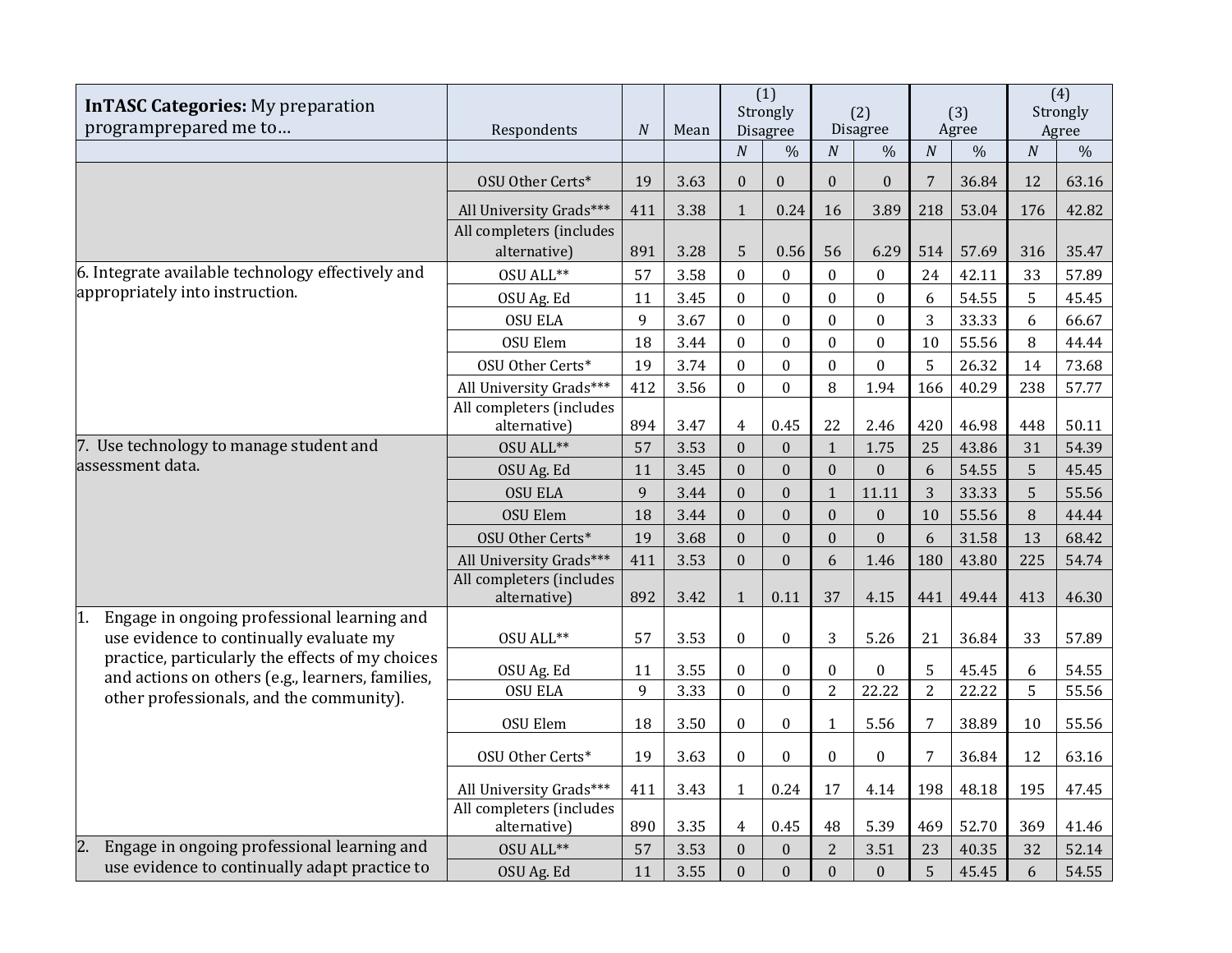| <b>InTASC Categories: My preparation</b><br>programprepared me to |                                          |                  |      |                  | $\overline{(1)}$<br>Strongly |                  | (2)                       |                  | (3)           |                  | (4)<br>Strongly        |
|-------------------------------------------------------------------|------------------------------------------|------------------|------|------------------|------------------------------|------------------|---------------------------|------------------|---------------|------------------|------------------------|
|                                                                   | Respondents                              | $\boldsymbol{N}$ | Mean | $\boldsymbol{N}$ | Disagree<br>$\%$             | $\boldsymbol{N}$ | Disagree<br>$\frac{0}{0}$ | $\boldsymbol{N}$ | Agree<br>$\%$ | $\boldsymbol{N}$ | Agree<br>$\frac{0}{0}$ |
| meet the needs of each learner.                                   | <b>OSU ELA</b>                           | 9                | 3.44 | $\overline{0}$   | $\mathbf{0}$                 | $\mathbf{1}$     | 11.11                     | 3                | 33.33         | 5                | 55.56                  |
|                                                                   | <b>OSU Elem</b>                          | 18               | 3.44 | $\overline{0}$   | $\mathbf{0}$                 | $\mathbf{1}$     | 5.56                      | 8                | 44.44         | 9                | 50.00                  |
|                                                                   | OSU Other Certs*                         | 19               | 3.63 | $\overline{0}$   | $\mathbf{0}$                 | $\mathbf{0}$     | $\mathbf{0}$              | $\overline{7}$   | 36.84         | 12               | 63.16                  |
|                                                                   | All University Grads***                  | 411              | 3.43 | $\mathbf{1}$     | 0.24                         | 12               | 2.92                      | 207              | 50.36         | 191              | 46.47                  |
|                                                                   | All completers (includes<br>alternative) | 890              | 3.34 | $\overline{4}$   | 0.45                         | 45               | 5.06                      | 486              | 54.61         | 355              | 39.89                  |
| 3.<br>Seek appropriate leadership roles and                       | OSU ALL**                                | 57               | 3.40 | $\overline{0}$   | $\mathbf{0}$                 | 3                | 5.26                      | 28               | 49.12         | 26               | 45.61                  |
| opportunities to take responsibility for<br>student learning.     | OSU Ag. Ed                               | 11               | 3.36 | $\mathbf{0}$     | $\boldsymbol{0}$             | $\mathbf{1}$     | 9.09                      | 5                | 45.45         | 5                | 45.45                  |
|                                                                   | <b>OSU ELA</b>                           | 9                | 3.44 | $\boldsymbol{0}$ | $\boldsymbol{0}$             | $\mathbf{1}$     | 11.11                     | 3                | 33.33         | 5                | 55.56                  |
|                                                                   | <b>OSU Elem</b>                          | 18               | 3.28 | $\overline{0}$   | $\mathbf{0}$                 | $\mathbf{1}$     | 5.56                      | 11               | 61.11         | 6                | 33.33                  |
|                                                                   | OSU Other Certs*                         | 19               | 3.53 | $\boldsymbol{0}$ | $\boldsymbol{0}$             | $\mathbf{0}$     | $\boldsymbol{0}$          | 9                | 47.37         | 10               | 52.63                  |
|                                                                   | All University Grads***                  | 412              | 3.35 | $\mathbf{1}$     | 0.24                         | 21               | 5.10                      | 222              | 53.88         | 168              | 40.78                  |
|                                                                   | All completers (includes<br>alternative) | 889              | 3.27 | $\overline{4}$   | 0.45                         | 68               | 7.65                      | 498              | 56.02         | 319              | 35.88                  |
| 4. Seek appropriate leadership roles and                          | OSU ALL**                                | 57               | 3.47 | $\overline{0}$   | $\mathbf{0}$                 | $\overline{2}$   | 3.51                      | 26               | 45.61         | 29               | 50.88                  |
| opportunities to collaborate with learners,                       | OSU Ag. Ed                               | 11               | 3.55 | $\overline{0}$   | $\theta$                     | $\overline{0}$   | $\bf{0}$                  | 5                | 45.45         | 6                | 54.55                  |
| families, colleagues, other school                                | <b>OSU ELA</b>                           | 9                | 3.44 | $\overline{0}$   | $\mathbf{0}$                 | $\mathbf{1}$     | 11.11                     | 3                | 33.33         | 5                | 55.56                  |
| professionals, and community members to                           | <b>OSU Elem</b>                          | 18               | 3.33 | $\overline{0}$   | $\mathbf{0}$                 | $\mathbf{1}$     | 5.56                      | 10               | 55.56         | $\overline{7}$   | 38.89                  |
| ensure learner growth.                                            | OSU Other Certs*                         | 19               | 3.58 | $\boldsymbol{0}$ | $\mathbf{0}$                 | $\boldsymbol{0}$ | $\boldsymbol{0}$          | 8                | 42.11         | 11               | 57.89                  |
|                                                                   | All University Grads***                  | 412              | 3.36 | $\overline{1}$   | 0.24                         | $\overline{24}$  | 5.83                      | 212              | 51.46         | 175              | 42.48                  |
|                                                                   | All completers (includes<br>alternative) | 890              | 3.29 | 5                | 0.56                         | 61               | 6.85                      | 498              | 55.96         | 326              | 36.63                  |
| Seek appropriate leadership roles and                             | OSU ALL**                                | 57               | 3.35 | $\mathbf{0}$     | $\boldsymbol{0}$             | $\overline{4}$   | 7.02                      | 29               | 50.88         | 24               | 42.11                  |
| opportunities to advance the profession.                          | OSU Ag. Ed                               | 11               | 3.18 | $\mathbf{0}$     | $\mathbf{0}$                 | $\theta$         | $\mathbf{0}$              | 9                | 81.82         | $\overline{2}$   | 18.18                  |
|                                                                   | <b>OSU ELA</b>                           | 9                | 3.44 | $\mathbf{0}$     | $\boldsymbol{0}$             | $\mathbf{1}$     | 11.11                     | 3                | 33.33         | 5                | 55.56                  |
|                                                                   | <b>OSU Elem</b>                          | 18               | 3.17 | $\mathbf{0}$     | $\mathbf{0}$                 | $\mathbf{1}$     | 5.56                      | 13               | 72.22         | $\overline{4}$   | 22.22                  |
|                                                                   | OSU Other Certs*                         | 19               | 3.58 | $\mathbf{0}$     | $\mathbf{0}$                 | $\overline{2}$   | 10.53                     | $\overline{4}$   | 21.05         | 13               | 68.42                  |
|                                                                   | All University Grads***                  | 412              | 3.31 | $\overline{2}$   | 0.49                         | 23               | 5.58                      | 233              | 56.55         | 154              | 37.38                  |
|                                                                   | All completers (includes<br>alternative) | 890              | 3.23 | 5                | 0.56                         | 75               | 8.43                      | 516              | 57.98         | 294              | 33.03                  |
| <b>Overall</b> , the student's preparation/route to               | OSU ALL**                                | 57               | 3.33 | $\overline{4}$   | 7.02                         | $\overline{2}$   | 3.51                      | 22               | 38.60         | 29               | 50.88                  |
| certification effectively prepared them to have                   | OSU Ag. Ed                               | 11               | 3.27 | $\mathbf{1}$     | 9.09                         | $\mathbf{1}$     | 9.09                      | 3                | 27.27         | 6                | 54.55                  |